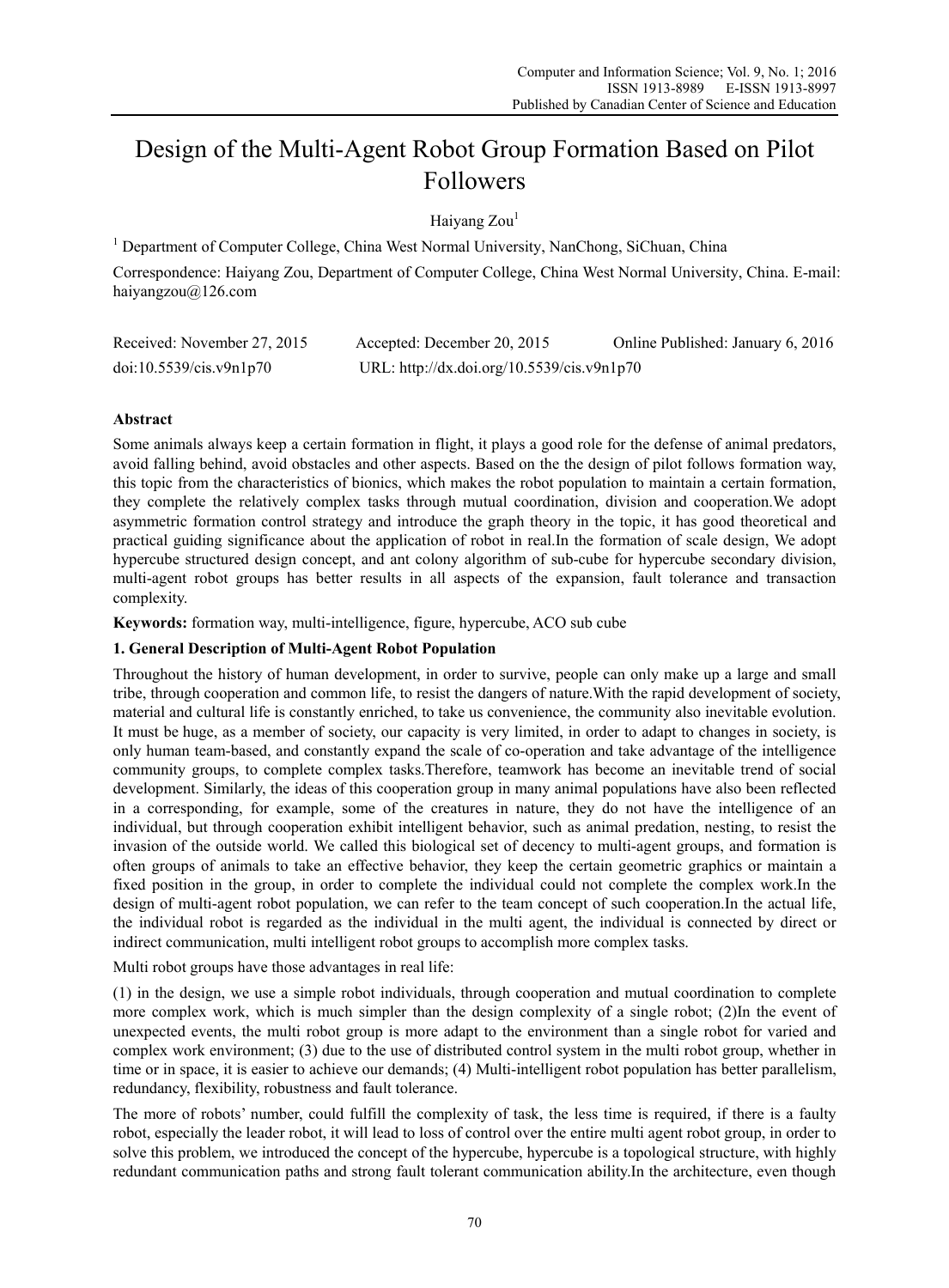a third of the machine fails, the entire system can continue to complete the related tasks.

Based on all the advantages of multi-agent robots, it has been applied in many fields, such as: industry, agriculture, aviation and spaceflight, disaster relief and so on.

#### **2. Based on the Design of Leader Followers Formation**

### *2.1 Control Strategy for Robots*

In order to achieve the unity of the robot groups, they must have a common strategy, but with the increase in the number of robots, the growth of information will show a terrible trend.In combination with the practice, we should adopt the distributed control mode in the design, the individual in the robot group do not need to obtain all the information, only need to obtain the information of several robots, which can significantly reduce the system's requirements for communication and improve the system's flexibility.

#### *2.2 Formation Design*

The reason which we choose the way of formation, people from the bionics to get inspiration, some animal flight to maintain a specific formation, which is the defense of predators, to avoid falling behind, avoid obstacles and other aspects have played a good role. Based on the follow of leader information design, the robots maintain a certain formation, through cooperation and coordination to complete more complex work.

#### *2.3 Leaders and Followers*

Follow the leader in multi-agent group, we choose a leader as having leadership function, the other agent are as a follower, can only be by the leader; in the process, it is particularly important to keep a certain formation and cooperation, collision avoidance and obstacle avoidance are necessary for us to solve the problem.Collision avoidance is to prevent collisions between groups of multi intelligent robot; obstacle avoidance is when there is obstruction, the robots can successfully avoided and maintained previously formation set to continue to the unfinished task.

#### *2.4 Graph Theory*

In order to express the relationship between the multi robot groups, we introduce the theory of graph.

Definition 1: We often use a tuple  $(V, E)$  to represent a graph, elements V are called vertices and nodes,  $|V|$ 

is number of vertices in the graph,  $E = \{e_1, e_2, e_3 \dots e_m\}$ , elements in E representing edges,  $e_i$  is  $(V_i, V_j)$ ,  $e_i$  is

### the edge of  $V_i$  and  $V_j$ .

We regard robot as the point in the graph, the communication link between robots as edge of the graph.How to determine the edges of the graph, so that the edge of the information chain can deliver information at least, to achieve our requirements.In the formation process of multi agent, we apply the theory of rigid figure.

Definition 2: Figure of rigidity: if any one of the edges is removed, the graph is not rigid, we call this graph is the smallest rigid graph.

How to judge whether a graph is rigid, we judge by  $Laman^{[2]}$ :

Definition 3: Let *G*  $(V, E)$  is a graph in the two-dimensional plane,  $|V|$  is vertex,  $|E|$  is edge, *G* is rigid, there

is a subset  $E'$ ,  $E' \subseteq E$ , it must meet the following two conditions.

(1) 
$$
|E'| = 2|V| - 3
$$
  
(2)  $E'' \subseteq E', E'' \neq \phi, |E''| \leq 2|V(E'')| - 3,$ 

### *2.5 Design of Hypercube*

In multi-agent robot group, the number of robots, the complexity of the task can be completed more highly, the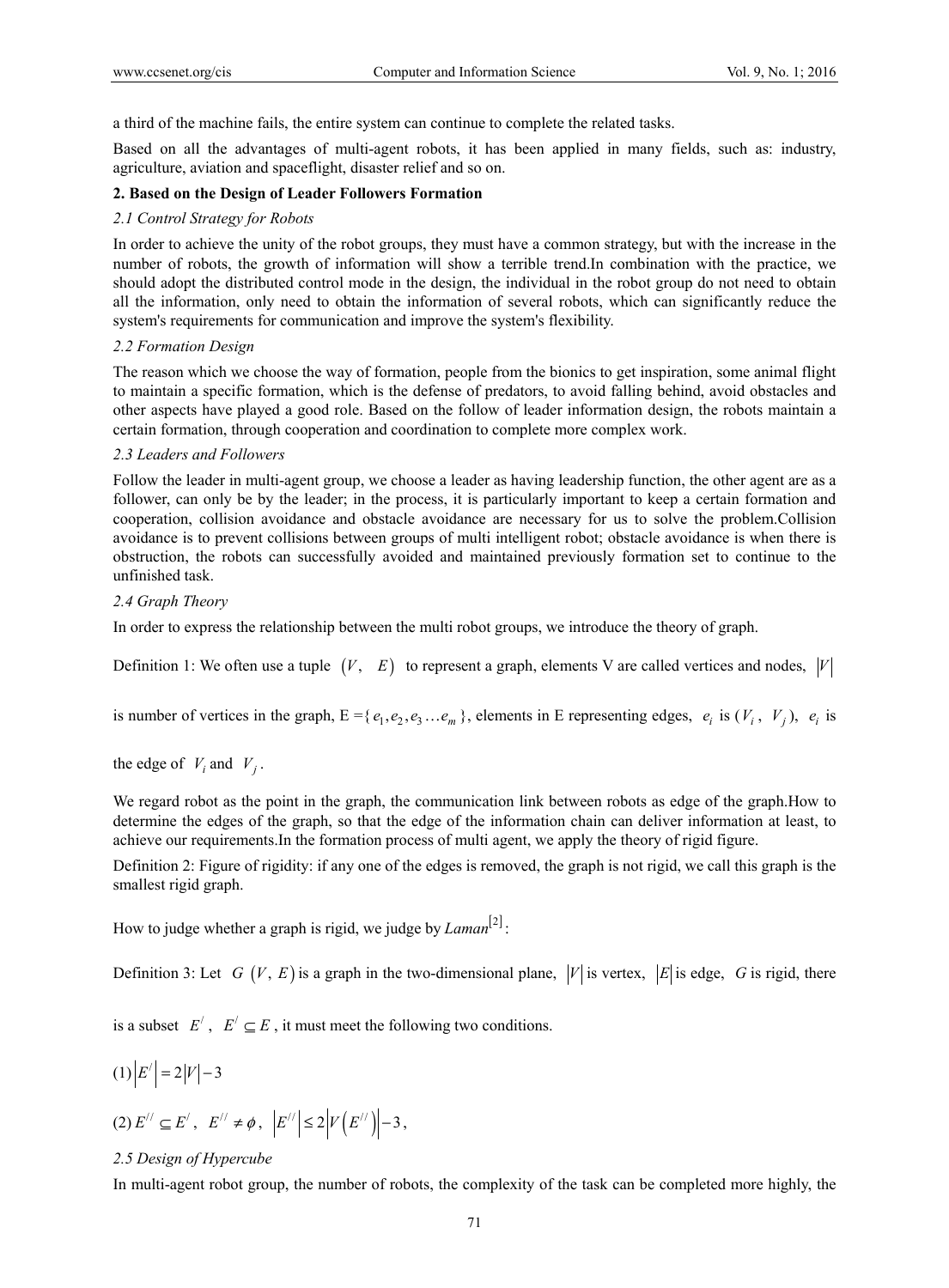less time required.But with the increasing number of robots, the communication cost of the system will be increased by the explosive growth. Once there is a failure of robot, it is possible to cause the failure of the task. How to solve this problem, we can introduce the concept of the formation hypercube design..

The topological structure of the hypercube has the following features:

(1) in robots group, it should include  $2^n$  robots and  $n * 2^{n-1}$  communication lines; (2) the number of robots in robots group is a special number for the length of n by binary; (3) there is only one difference between the

number of adjacent robots, and all robots must be able to communicate each other;

We use the concept of the hypercube, the super large scale multi robot group to carry out the formation, the key problem is solved for fault tolerance massive growth of data generated, communication efficiency, communication overhead and so these three areas.

#### *2.6 Ant colony Sub Cube*

In the design of hypercube, we require every robot to communicate with each other, there are *n* robots, then it requires the existence of communication channel between them, but this will lead to a huge increase in the amount of communication, with a sharp increase in traffic, make hardware for conveying data to failure, which ultimately lead to the failure task.

At first, we divided hypercube structure for large scale robots in the algorithm, only the leader robots for hypercube formation, followed by the use of based on ant colony sub cube algorithm for the second division, layer by layer to achieve hypercube structure, reduce the amount of information between robots groups, greatly improve the communication efficiency. In this way, we can ensure that the system has a certain number of robots, but also the characteristics of the super cube algorithm.

#### **3. Algorithm Design**

#### *3.1 The Design of Collision Avoidance Algorithm*

In the design, the robot groups maintain a certain distance, the distance is only in a reasonable range, the distance is too large, the communication between agents is easily affected, it is difficult to keep the formation; the distance is too small, and easy to produce collisions between robots.

In the intelligent community, we assume that there are N robots, one leader, the rest of the N-1 is followers:

$$
q_i(t) = p_i(t) \tag{1}
$$

$$
p_i(t) = u_i(t) \qquad i = 1, 2, \cdots N \tag{2}
$$

 $q_i(t)$ ,  $p_i(t) \in R^N$  is the robot's position and speed, we will communicate combination between leader and

followers into a collection.

$$
M_i(t) = \left\{ j : \left\| q_i - q_j \right\| < r, j = 2, \cdots N, j \neq i \right\} \tag{3}
$$

 $\|\cdot\|$  is the Euclidean norm, r is the radius of the intelligent robot can perceive, if there is a communication

between the robot, when  $\left\|q_i-q_j\right\| < r$ , Only adjust the speed and angle of the followers, when  $\left\|q_i-q_j\right\| > r$ , not only adjust to follows the angle and speed, that is, to accelerate the followers of speeding, but also slow down the leader of speeding until it reaches the best results.

## *3.2 Design of Obstacle Avoidance Algorithm*

When the robots community meets various size of a barrier, we can simulate the obstacle to become the radius of  $R(X_i, Y_j)$  to round, The vertical  $L_i$  node  $(X_m, Y_n)$  is to the obstacle for the shortest distance:

$$
D = \sqrt{(X_i - X_m)^2 + (Y_j - Y_m)^2} - R_i
$$
\n(4)

We should not only look for the shortest distance, but also make the robot can avoid obstacles. We can define the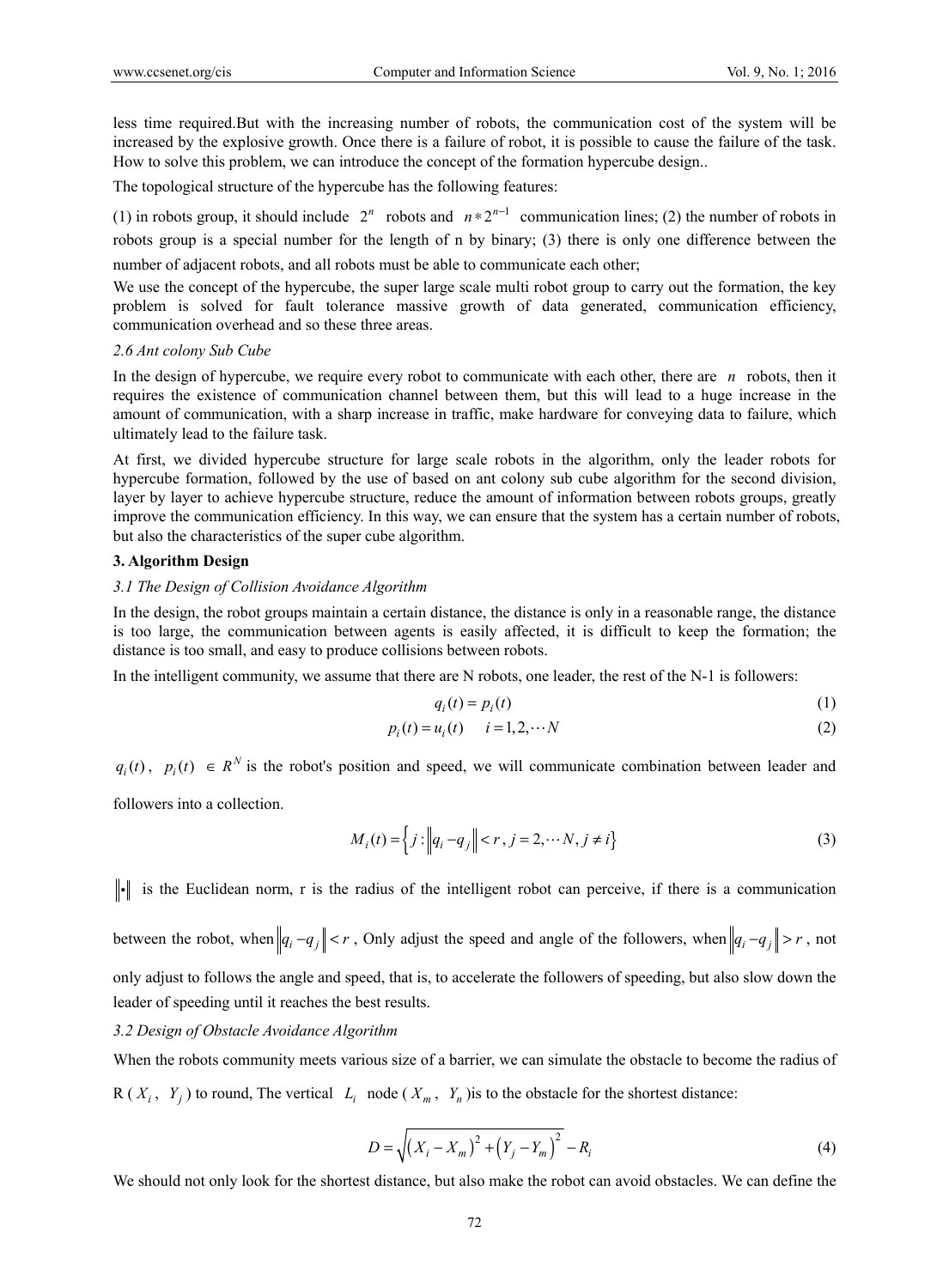objective function:

$$
F = L_K + \delta \sum_{i=1}^{m-1} \frac{1}{D_{\min}} \tag{5}
$$

 $L_K$  represents the path length of the K robot, D indicates the distance between the nodes and the obstacles,  $\delta$  is avoidance factor,  $D_{\text{min}}$  is the shortest distance between each robot to obstacle.

*3.3 Algorithm Based on Ant Colony Algorithm for Sub Cube* 

Based on ant colony sub cube is a complete NP problem, we can handle cube to combinatorial optimization problem, in algorithm design, based on ant colony algorithm, it is actually a large-scale hypercube into small sub cube structure.

$$
P_{ij}^{k}(t) = \begin{cases} \frac{\left[\tau_{ij}(t)\right]^{\alpha} \left[\eta_{ij}\right]^{\beta}}{\sum_{s \in allowed_k} \left[\tau_{is}(t)\right]^{\alpha} \left[\eta_{is}\right]^{\beta}} & j \in allowed_k\\ 0 & \end{cases}
$$
 (6)

 $tabu<sub>k</sub>$  ( $k = 1, 2, 3, \dots n$ ): A collection of all the nodes currently traversed by the ant k, *allowed*<sub>k</sub>: a collection of no walking for ants.

$$
\tau_{ij}(t+n) = (1-\rho)\cdot \tau_{ij}(t) + \Delta \tau_{ij}
$$
\n(7)

$$
\Delta \tau_{ij} = \sum_{k=1}^{m} \Delta \tau_{ij}^{k} \tag{8}
$$

 $ρ$ : Pheromone evaporation coefficient (1- $ρ$ ):Pheromone residual factor;  $Δπ<sub>ij</sub>$  Pheromone increment in this cycle

 $\Delta \tau_{ij}^k$ : the amount of information left in the (i, j) of the cycle in this cycle for ant's K

In the algorithm, the distribution density of the robot is heuristic information  $\eta_{ij}$ ,  $\tau_{ij}$  and  $P_{ij}^k(t)$ , is the sub –

cube, j is the dimension of division,  $\eta_{ij}$  is the last of the two smallest communication path length of a robot

capable of communicating in a hypercube, because the communication line is longer, the more cost of communication.

$$
\eta_{ij} = \frac{1}{\left(L_{1(J)}, \quad L_{2(J)}\right)}\tag{9}
$$

#### **4. Our Expectations and Shortcomings**

In the multi robot group formation, in order to maintain a fixed formation and the formation must be rigid, in order to achieve rapid real-time communication in the whole process, and the communication of information in the least amount of, we introduce the graph theory, and the application of Laman's theory, to determine whether a formation is rigid; in order to reduce the complexity of the control, in control strategy we adopt an asymmetric formation of distributed control strategy; for multi-agent robots group excessive number of machines in the group, due to traffic too much, in the event of a hardware failure, thus affecting the entire multi-agent robot control. In order to avoid this, we have been inspired by the principle of the hypercube.In order to further improve the system's expansion, fault tolerance, the processing degree of complex things. But some defects still exist in the algorithm: (1) the algorithm due to the existence of multiple cycle and iterative process, when super